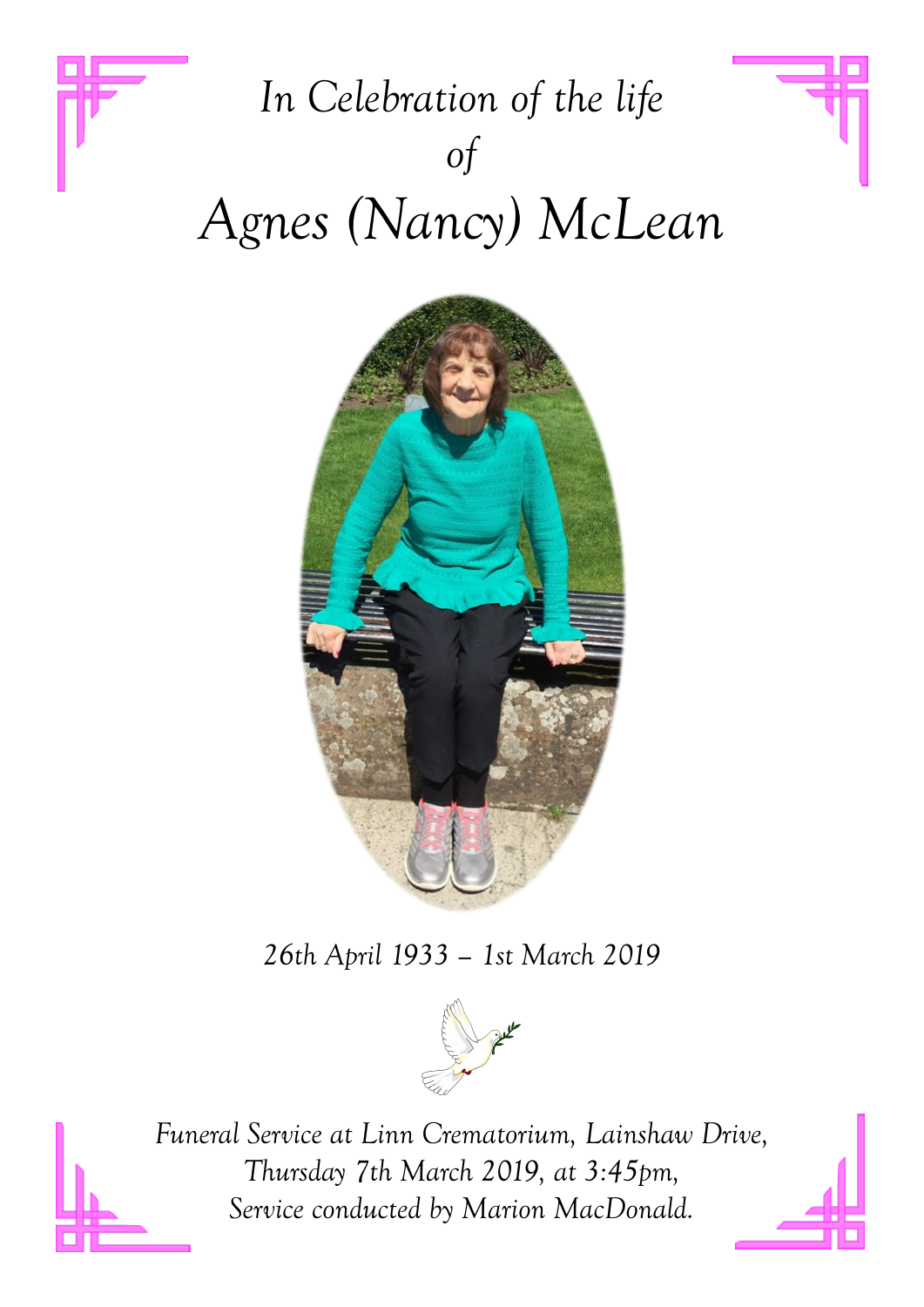### **Entrance Music**

*Amazing Grace by Royal Scots Dragoon Guards* 

## **Introductions And Welcome**

*By Marion MacDonald*

# **Reflection Music**

*The Lord's My Shepherd* 

## *I Believe by Perry Como*

## **Retiral Music**

*Sky Boat Song* 

 $\text{C}\text{C}$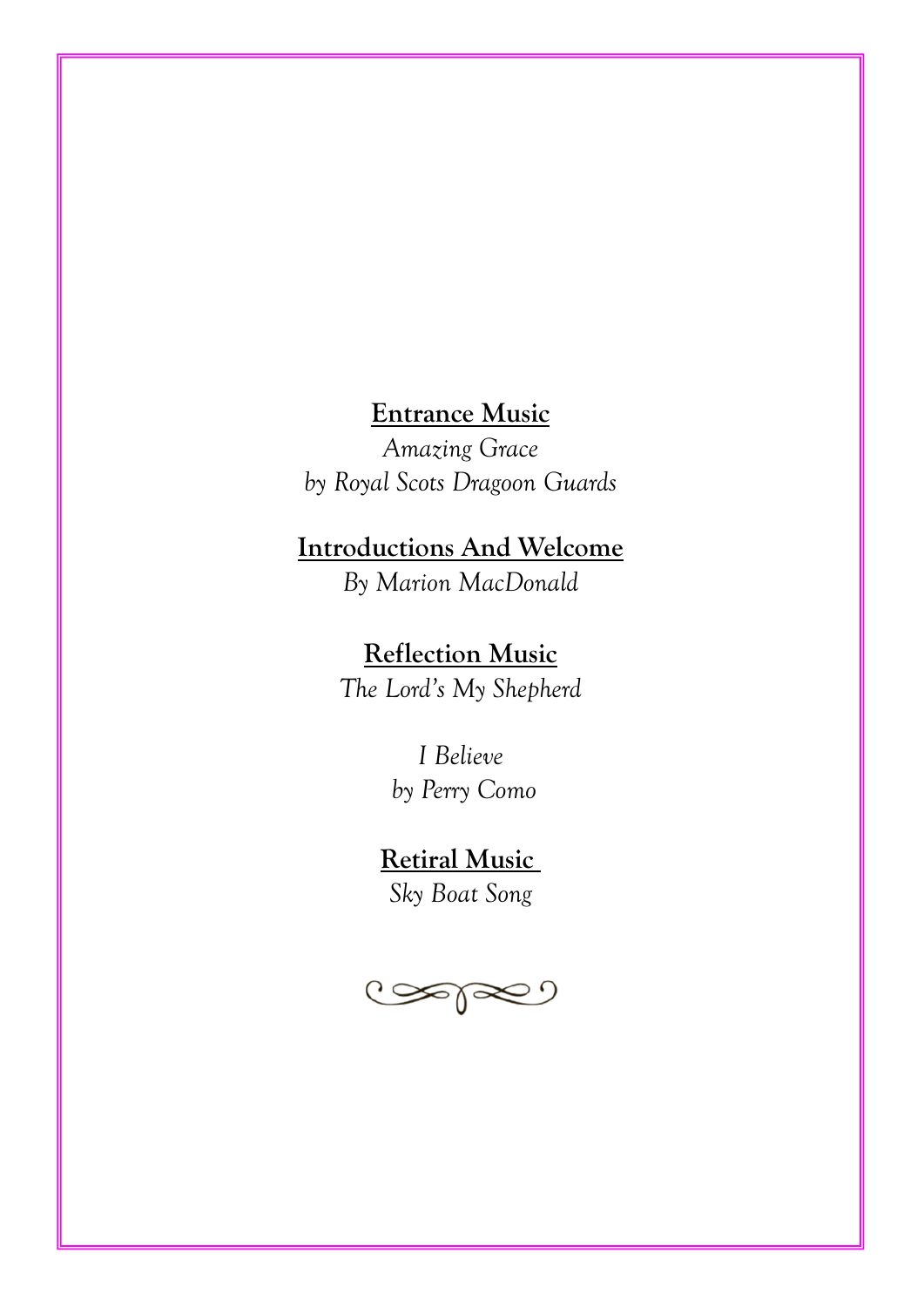#### **The Lord's My Shepherd**

The Lord's my Shepherd, I'll not want. He makes me down to lie in pastures green: he leadeth me the quiet waters by.

> My soul he doth restore again; and me to walk doth make within the paths of righteousness, even for his own name's sake.

Yea, though I walk in death's dark vale, yet will I fear none ill: for thou art with me; and thy rod and staff me comfort still.

My table thou hast furnished in presence of my foes; my head thou dost with oil anoint, and my cup overflows.

Goodness and mercy all my life shall surely follow me: and in God's house for evermore my dwelling-place shall me.